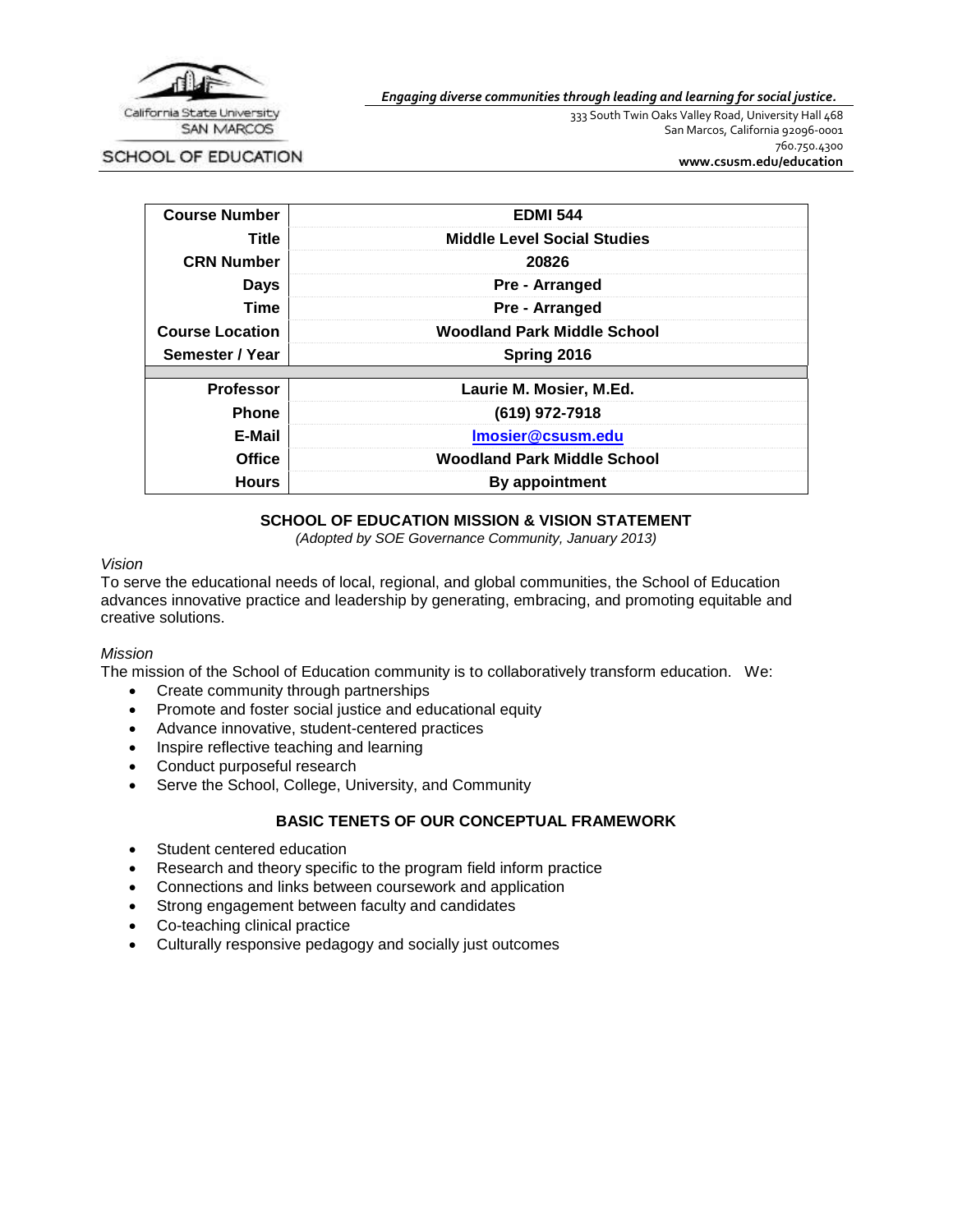## **COURSE DETAILS**

## **Course Description**

This course focuses on developing an understanding of the theory, methodology, and assessment of social studies in self-contained or departmentalized settings.

## **Course Prerequisites**

Admission to the Middle Level Teacher Education Program

## **Course Objectives**

As a result of this course, you will be able to -

- apply the California History/Social Science Framework, Standards, California Common Core State Standards and related core documents to the classroom experience;
- understand the value of incorporating primary source material, literature, and service learning into social studies instruction;
- recognize and access community and internet resources available to teachers and the ways in which these resources can be used to strengthen the social studies program;
- design lessons and units of study that are grade level and developmentally appropriate, utilize primary source materials, infuse a multicultural/lingual perspective, and address the needs of diverse learners;
- utilize a variety of instructional strategies designed to develop knowledge and critical thinking skills through active participation; and
- engage student learners and develop a greater appreciation for history-social science as a field of study.

## **Credit Hour Policy Statement**

Per the University Credit Hour Policy: Students are expected to spend a minimum of two hours outside of the classroom each week for each unit of credit engaged in learning.

## **REQUIRED TEXTS**

State of California. *K -12 History/Social Science Framework* (available online at the California Department of Education website, [http://www.cde.ca.gov/ci/cr/cf/allfwks.asp\)](http://www.cde.ca.gov/ci/cr/cf/allfwks.asp). State of California. *Common Core State Standards* (available online at the California Department of Education website [http://www.cde.ca.gov/re/cc/\)](http://www.cde.ca.gov/re/cc/). State of California. *K-12 Grade Level Content Standards* (available online at the California Department of Education website [http://www.cde.ca.gov/be/st/ss/index.asp\)](http://www.cde.ca.gov/be/st/ss/index.asp).

Additional readings, as assigned, will be posted in Cougar Courses.

# **TEACHER CANDIDATE LEARNING OUTCOMES**

## **Authorization to Teach English Learners**

This credential program has been specifically designed to prepare teachers for the diversity of languages often encountered in California public school classrooms. The authorization to teach English learners is met through the infusion of content and experiences within the credential program, as well as additional coursework. Candidates successfully completing this program receive a credential with authorization to teach English learners. *(Approved by CCTC in SB 2042 Program Standards, August 02)*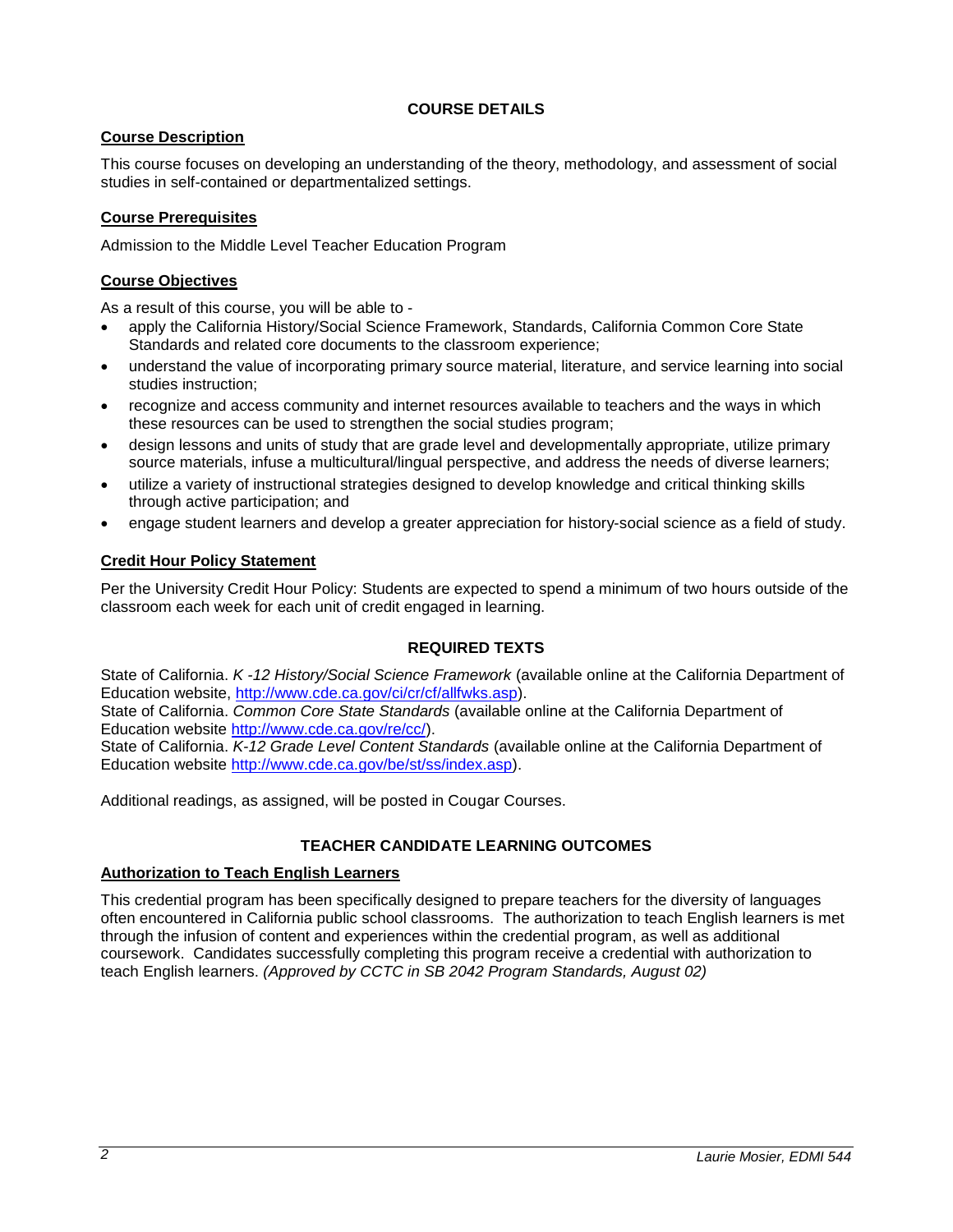# **Teacher Performance Expectation (TPE) Competencies**

The course objectives, assignments, and assessments have been aligned with the CTC standards for the Multiple Subject Credential. This course is designed to help teachers seeking a California teaching credential to develop the skills, knowledge, and attitudes necessary to assist schools and district in implementing effective programs for all students. The successful candidate will be able to merge theory and practice in order to realize a comprehensive and extensive educational program for all students. **You will be required to formally address the following TPEs in this course: 1, 2, 4, 7, and 9.**

# **Teacher Performance Assessment**

Beginning July 1, 2008 all California credential candidates must successfully complete a state-approved Teacher Performance Assessment (TPA), as part of the credential program of preparation. During the 2015- 16 academic year the CSUSM credential programs will use either the CalTPA (California Teacher Performance Assessment) or the edTPA (Educative Teacher Performance Assessment).

Check with your program coordinator to determine which assessment is used for your credential program.

# **CalTPA**

To assist with your successful completion of the CalTPA, a series of informational seminars are offered over the course of the program. TPA related questions and logistical concerns are to be addressed during the seminars. Your attendance to TPA seminars will greatly contribute to your success on the assessment. The CalTPA Candidate Handbook, TPA seminar schedule, and other TPA support materials may be found on the SOE website: <http://www.csusm.edu/education/CalTPA/ProgramMaterialsTPA.html>

## **edTPA**

Beginning in fall 2015, for newly entering initial candidates, the CSUSM assessment system is the edTPA. To assist with your successful completion of the edTPA, a capstone class is part of your curriculum. In this class edTPA related questions and logistical concerns are addressed. Additional support materials are available on the edTPA website: [http://www.edtpa.com/PageView.aspx?f=GEN\\_Candidates.html](http://www.edtpa.com/PageView.aspx?f=GEN_Candidates.html)

Additionally, to support your success in your credential program and with TPA, SOE classes use common pedagogical language, lesson plans (lesson designs), and unit plans (unit designs).

## **Assessment of Professional Dispositions**

Assessing a candidate's dispositions within a professional preparation program is recognition that teaching and working with learners of all ages requires not only specific content knowledge and pedagogical skills, but positive attitudes about multiple dimensions of the profession. The School of Education has identified six dispositions – social justice and equity, collaboration, critical thinking, professional ethics, reflective teaching and learning, and life-long learning—and developed an assessment rubric. For each dispositional element, there are three levels of performance - *unacceptable*, *initial target*, and *advanced target*. The description and rubric for the three levels of performance offer measurable behaviors and examples.

The assessment is designed to provide candidates with ongoing feedback for their growth in professional dispositions and includes a self-assessment by the candidate. The dispositions and rubric are presented, explained and assessed in one or more designated courses in each program as well as in clinical practice. Based upon assessment feedback candidates will compose a reflection that becomes part of the candidate's Teaching Performance Expectation portfolio. Candidates are expected to meet the level of *initial target* during the program.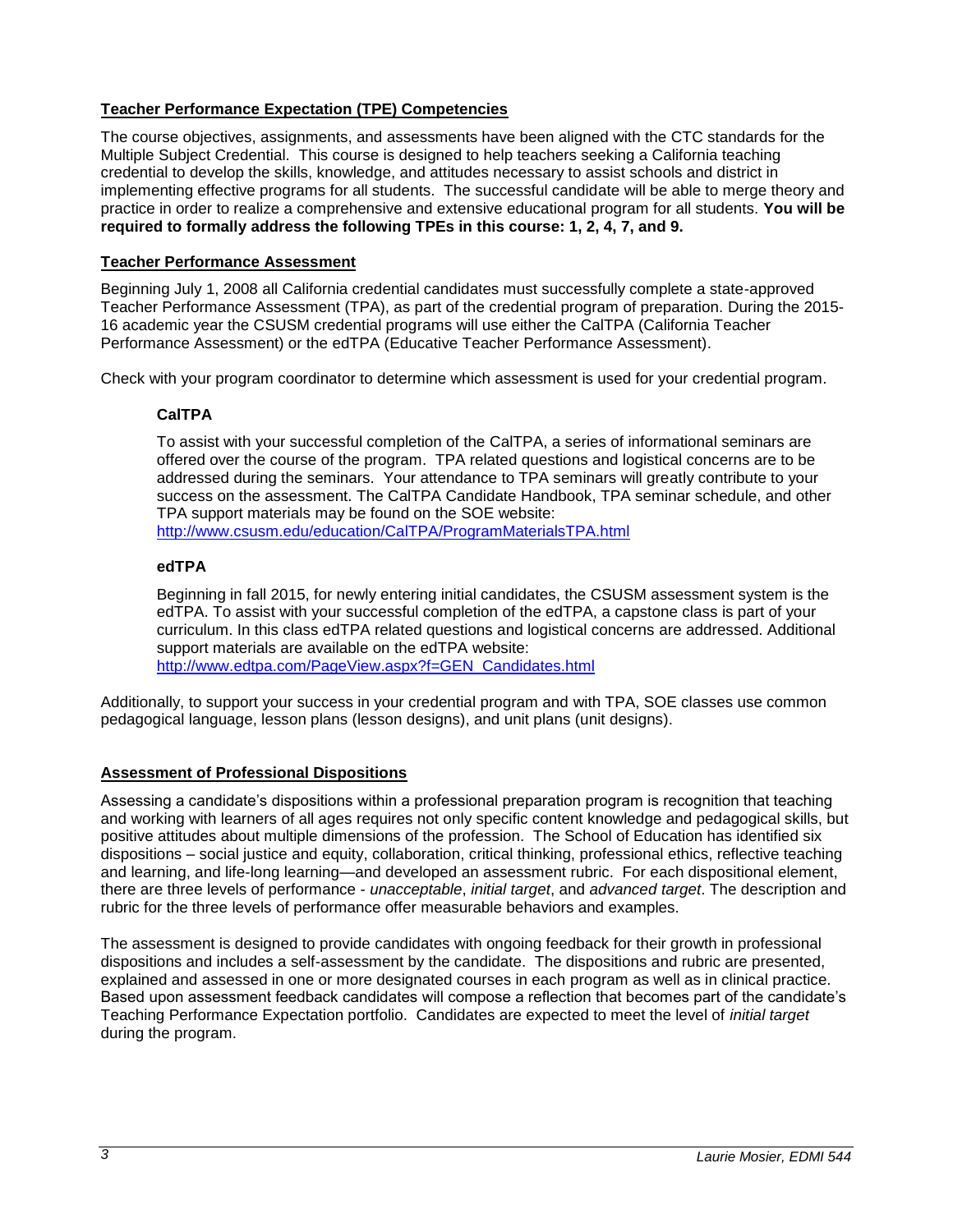## **GENERAL CONSIDERATIONS**

## **School of Education Attendance Policy**

Due to the dynamic and interactive nature of courses in the School of Education, all candidates are expected to attend all classes and participate actively. At a minimum, candidates must attend more than 80% of class time, or s/he may not receive a passing grade for the course at the discretion of the instructor. Individual instructors may adopt more stringent attendance requirements. Should the candidate have extenuating circumstances, s/he should contact the instructor as soon as possible. *(Adopted by the COE Governance Community, December 1997).*

**For this course, students missing one and one/half or two days will see their grades reduced by one full grade. Students missing two and one/half or three days will see their grades reduced by two full grades. Leaving early or arriving late by more than 15 minutes constitutes an absence. Illness and emergencies are considered on a case-by-case basis, and notification of an absence does not constitute an excuse.**

### **CSUSM Academic Honesty Policy**

Students will be expected to adhere to standards of academic honesty and integrity, as outlined in the Student Academic Honesty Policy. All assignments must be original work, clear and error-free. All ideas/material that are borrowed from other sources must have appropriate references to the original sources. Any quoted material should give credit to the source and be punctuated accordingly.

Academic Honesty and Integrity: Students are responsible for honest completion and representation of their work. Your course catalog details the ethical standards and penalties for infractions. There will be zero tolerance for infractions. If you believe there has been an infraction by someone in the class, please bring it to the instructor's attention. The instructor reserves the right to discipline any student for academic dishonesty, in accordance with the general rules and regulations of the university. Disciplinary action may include the lowering of grades and/or the assignment of a failing grade for an exam, assignment, or the class as a whole.

Incidents of Academic Dishonesty will be reported to the Dean of Students. Sanctions at the University level may include suspension or expulsion from the University.

Refer to the full Academic Honesty Policy at: [http://www.csusm.edu/policies/active/documents/Academic\\_Honesty\\_Policy.html](http://www.csusm.edu/policies/active/documents/Academic_Honesty_Policy.html)

#### **Plagiarism**

As an educator, it is expected that each candidate (course participant) will do his/her own work, and contribute equally to group projects and processes. Plagiarism or cheating is unacceptable under any circumstances. If you are in doubt about whether your work is paraphrased or plagiarized see the Plagiarism Prevention for Students website [http://library.csusm.edu/plagiarism/index.html.](http://library.csusm.edu/plagiarism/index.html) If there are questions about academic honesty, please consult the University catalog.

#### **Candidates with Disabilities Requiring Reasonable Accommodations**

Candidates with disabilities who require reasonable accommodations must be approved for services by providing appropriate and recent documentation to the Office of Disabled Student Services (DSS). This office is located in Craven Hall 4300, and can be contacted by phone at (760) 750-4905, or TTY (760) 750- 4909. Candidates authorized by DSS to receive reasonable accommodations should meet with their instructor during office hours or, in order to ensure confidentiality, in a more private setting.

#### **All University Writing Requirement**

Every course at the university must have a writing requirement of at least 2500 words. The requirement is met in this class through the assignments described below.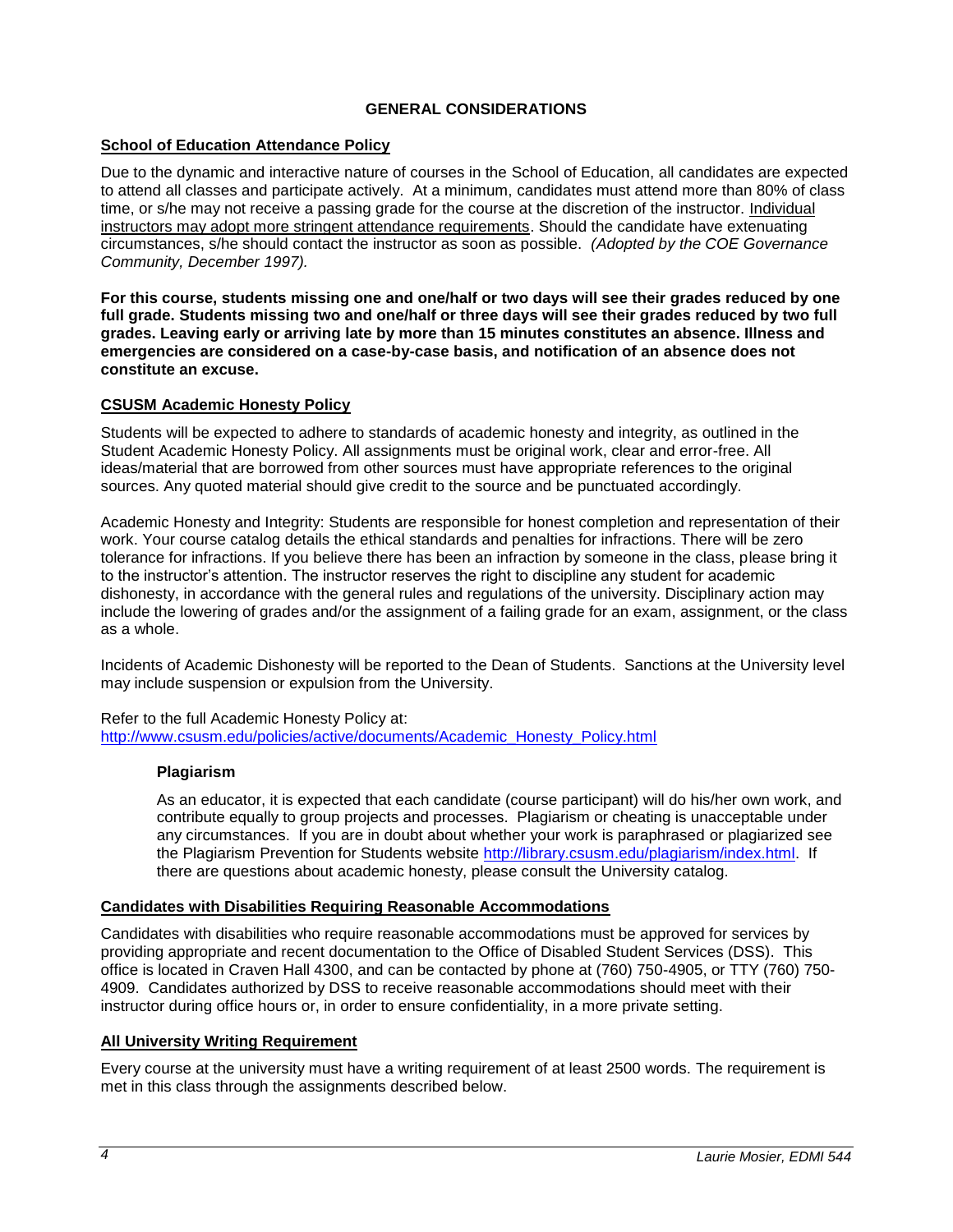## **Use of Technology**

Candidates are expected to demonstrate competency in the use of various forms of technology (i.e. word processing, electronic mail, Moodle, use of the Internet, and/or multimedia presentations). Specific requirements for course assignments with regard to technology are at the discretion of the instructor. Keep a digital copy of all assignments for use in your teaching portfolio. All assignments will be submitted online, and some will be submitted in hard copy as well. Details will be given in class.

## **Electronic Communication Protocol**

Electronic correspondence is a part of your professional interactions. If you need to contact the instructor, email is often the easiest way to do so. It is my intention to respond to all received e-mails in a timely manner. Please be reminded that e-mail and on-line discussions are a very specific form of communication, with their own nuances and etiquette. For instance, electronic messages sent in all upper case (or lower case) letters, major typos, or slang, often communicate more than the sender originally intended. With that said, please be mindful of all e-mail and on-line discussion messages you send to your colleagues, to faculty members in the School of Education, or to persons within the greater educational community. All electronic messages should be crafted with professionalism and care.

Things to consider:

- Would I say in person what this electronic message specifically says?
- How could this message be misconstrued?
- Does this message represent my highest self?
- Am I sending this electronic message to avoid a face-to-face conversation?

In addition, if there is ever a concern with an electronic message sent to you, please talk with the author in person in order to correct any confusion.

## **COURSE REQUIREMENTS**

## **Grading Standards**

Teacher education is a professional preparation program. It is expected that students will come to class prepared to discuss the readings, submit required assignments, and participate in class activities. Students are expected to adhere to academic honesty and integrity, standards of dependability, confidentiality and writing achievement. It is expected that work will be turned in on time. Please discuss individual issues with the instructor. Late assignments will be penalized by a 10% deduction in points for each weekday late. After one week, late assignments will be given a zero.

Assignments are to be submitted by midnight on the specified due date. Hand-written work is not accepted, and all documents should use 12 point Times New Roman. Edit assignments prior to submission to ensure the text is error-free and the ideas are logically and concisely presented. Assignments submitted with spelling and/or grammatical errors will be subject to a 10% deduction in points.

| Л  | 93-100 | А- | 90-92 |         |       |
|----|--------|----|-------|---------|-------|
| B+ | 87-89  | В  | 83-86 | в-      | 80-82 |
| C+ | 77-79  | u  | 73-76 | ◠<br>v- | 70-72 |

| <b>Assignment</b>                         | <b>Points</b><br><b>Possible</b> |
|-------------------------------------------|----------------------------------|
| <b>Pocket History</b>                     | 5                                |
| Top 10 H-SS Resources                     | 5                                |
| <b>Content Area Literature Connection</b> | 10                               |
| <b>Primary Source Analysis</b>            |                                  |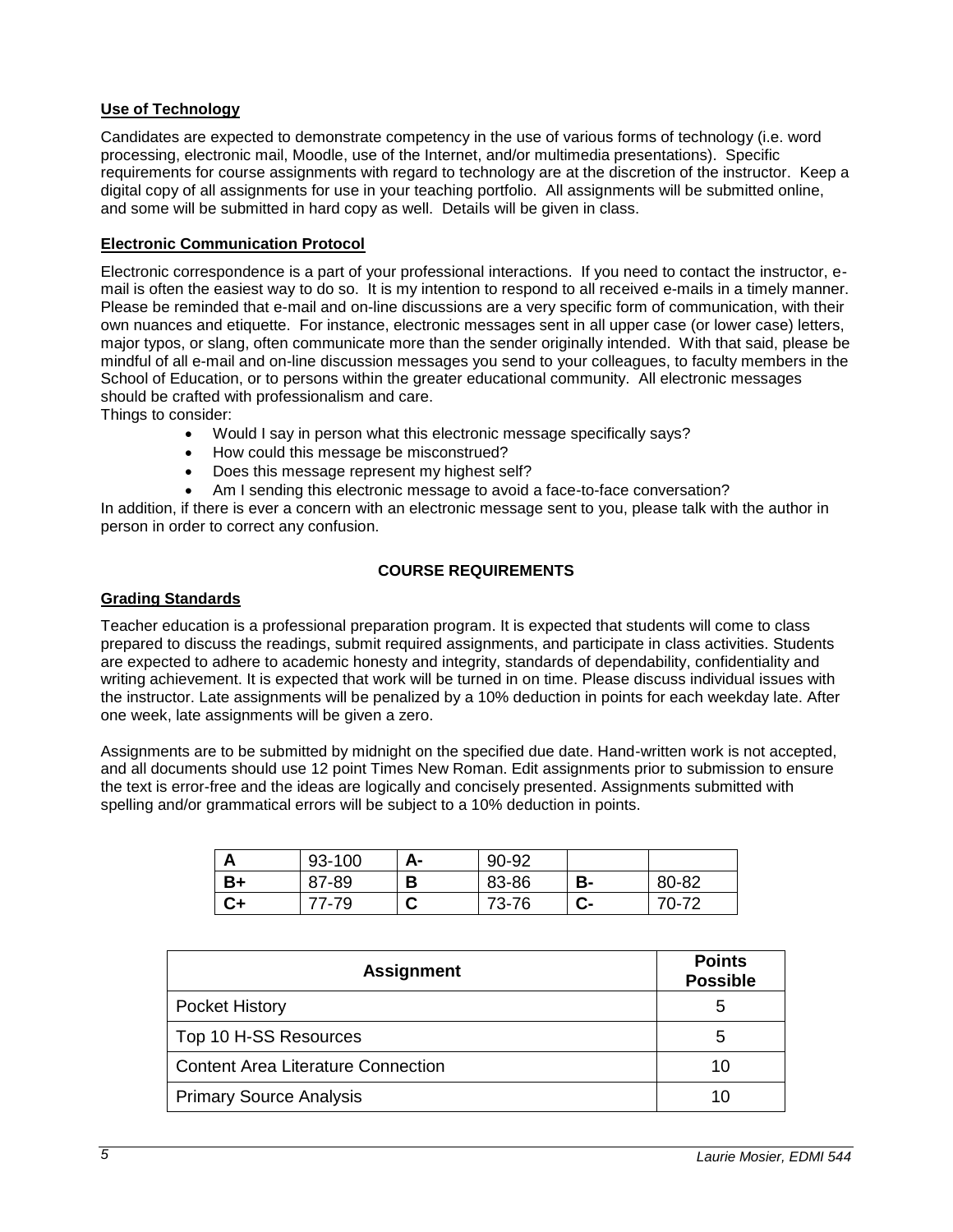| History-Social Studies Lesson Plan    | 15  |
|---------------------------------------|-----|
| Reading Reflections (4 @ 5 pts. each) | 20  |
| Interdisciplinary Unit Plan           | 35  |
| <b>Total Points</b>                   | 100 |

**Assignment 1: Pocket History**: *Individually*. You will choose a historical figure, from the past, that you identify with, admire, or are genuinely interested and prepare a brief story to engage the class. Your pocket history must be between 5-7 minutes (no more than 7 minutes). You may only use 3 small artifacts (small enough to fit in a pocket/purse) to help represent your historical figure and support your storytelling. You may not utilize any media to support your storytelling – it's just you, your artifacts, and your storytelling.

**Assignment 2: Top 10 H-SS Resources**: *Individually*. Research e-resources (websites, apps, digital narratives, reference sites, etc.) that will represent your TOP 10 go-to resources to support teaching, learning, and professional growth in H/SS. Your list must represent a wide range of resources and be historysocial science specific (sites that have general application across other disciplines will not be accepted).

**Assignment 3: Content Area Literature Connection:** *Individually*. You will choose a trade book/ literature that supports student understanding of H-SS content. You will produce a 1-page summary based upon a model provided. This assignment will be shared in class and you must bring a copy of the book with you on the day of presentation. Failure to bring a copy will result in a10% deduction in points.

**Assignment 4: Primary Source Analysis:** *Individually*. You will choose a text based primary source and modify/scaffold that document to allow greater student access to content and skill attainment. Primary source reading and instruction is embedded in the course outline. We will utilize these opportunities to learn about this process so you can apply concepts to the completion of this assignment.

**Assignment 5: History/Social Studies Lesson Plan:** *Individually*. Following the lesson plan format you will create a history-social studies lesson plan. Your lesson plan must focus on a middle grade standard (6-8), explicitly teach H-SS content, a historical and social sciences thinking skill, and reflect common core alignment. While this lesson plan is completed individually, it should also connect to and be a cohesive and integrative piece to your interdisciplinary lesson plan.

**Assignment 6: Reflections:** *Individually*. Throughout the semester you will be required to write full-page reflections on assigned readings. You will be assessed on your synthesis of the content read and your insight into implications for practice. Please adhere to the requirements noted under Grading Standards (page 5). Reflecting on your learning and practice is a skill you will use as an educator. It is important to hone this skill and be thoughtful and thorough in your expression of thoughts and ideas.

**Assignment 7: Interdisciplinary Unit Plan:** *As a group***,** your team will create an interdisciplinary unit of study appropriate for a cross curricular team that includes social studies and science (and other subject areas as desired). This unit will be designed for 3-4 weeks of instruction for a heterogeneous middle grade classroom. You will present your unit plan to the class on March 15.